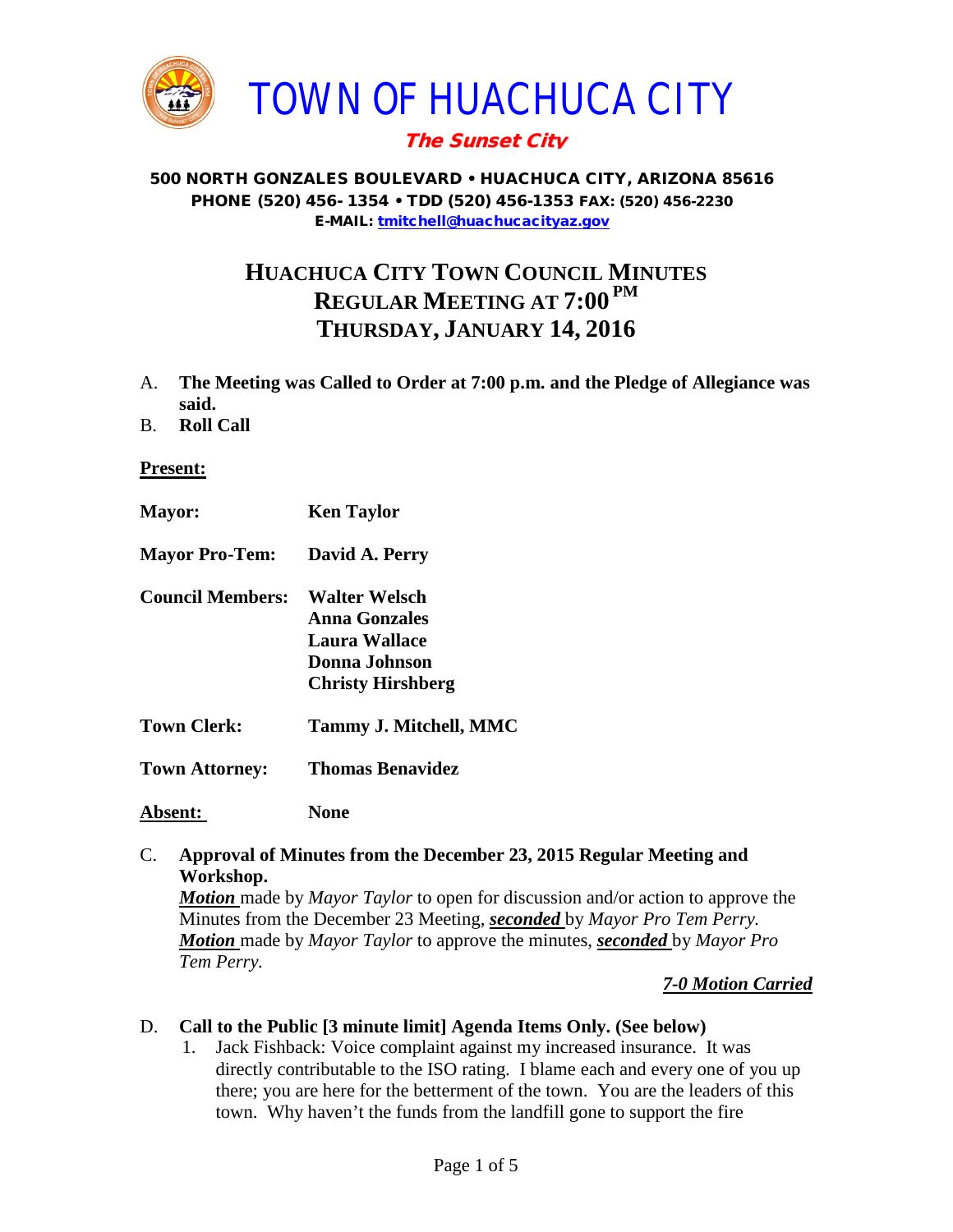department? Thank you very much; you're doing an outstanding job. You are absolutely among the top.

2. Neil Josephson: ISO: You have on the agenda that you will be talking about the inspection. The inspection is done, and it failed. You have been notified. You have a very capable fire chief. You have to put money into the fire department.

## E. **Reports by Council Members and Officers:**

- 1. *Councilmember Welsch - Library/Senior Center***-**. Councilmember Welsch stated that the Library internet is having some problems and Clerk Mitchell is working on them.
- 2. *Councilmember Gonzales***–** *Planning and Zoning-* . Councilmember Gonzales stated that the P&Z is working on the Development Plan and had some training on the Open Meeting Law. With Harold Cole resignation there is another opening on the P&Z Commission. Also they voted in Joanne Wallace as Chairman and Randy Keeling as Vice Chair.
- 3. *Councilmember Wallace* **–** *Parks and Recreation***-**.Councilmember Wallace said Parks & Rec's Commission does not have enough members for a board. If you are interested you can contact me or Clerk Mitchell this is a great way to be involved in the city.
- 4. *Councilmember Johnson – Public Safety-*Councilmember Johnson stated as of the first of the year, Police Dept. responded to 39 calls, had 24 traffic stops, issued 12 warnings and issued 20 separate charges on 12 tickets. Six people have been arrested. Animal Control responded to six calls for service. The Fire Dept. responded to 11 EMS calls and one Fire call.
- 5. *Mayor Pro Tem Perry Public Works-* Mayor Pro Tem Perry said he has no report from PW but we did have a water main break that they fixed.
- 6. *Councilmember Hirshberg***–** *Finance-*.Councilmember Hirshberg said we have hired a Finance Clerk; she comes to us with 18 years experience working in a municipality, she did finance, grant writing, auditing, budgeting and many other duties. And hopefully we will have a report on the Audit next meeting.
- 7. *Mayor Taylor* Mayo*r* Taylor reported that he was invited and attended a meeting with State House Speaker Gowon of Arizona. It was a wonderful experience and I had an opportunity to talk to a lot of interesting people. Mayor Taylor spoke with a three star general who said that Huachuca City was really shaping up and he has noticed. Our efforts are being noticed. Mayor Taylor was the only mayor from Cochise County in attendance. Sherriff Dannels was also there. Just to let the citizens know that we are doing a good job.
- 8. *Tammy Mitchell – Town Clerk's Report-*Clerk Mitchell reported that there are two problems one is we have more computers than the county thought we had and the wifi is being used outside the building. We will be getting that fixed soon. The new finance clerk is doing very well and she is very professional.

Mayor Taylor stated that Hugh Walker has sent the Landfill Expansion engineering to us to review. Please go through this and write down any questions you may have.

## F. **Unfinished Business:** *None*

#### G. **New Business:**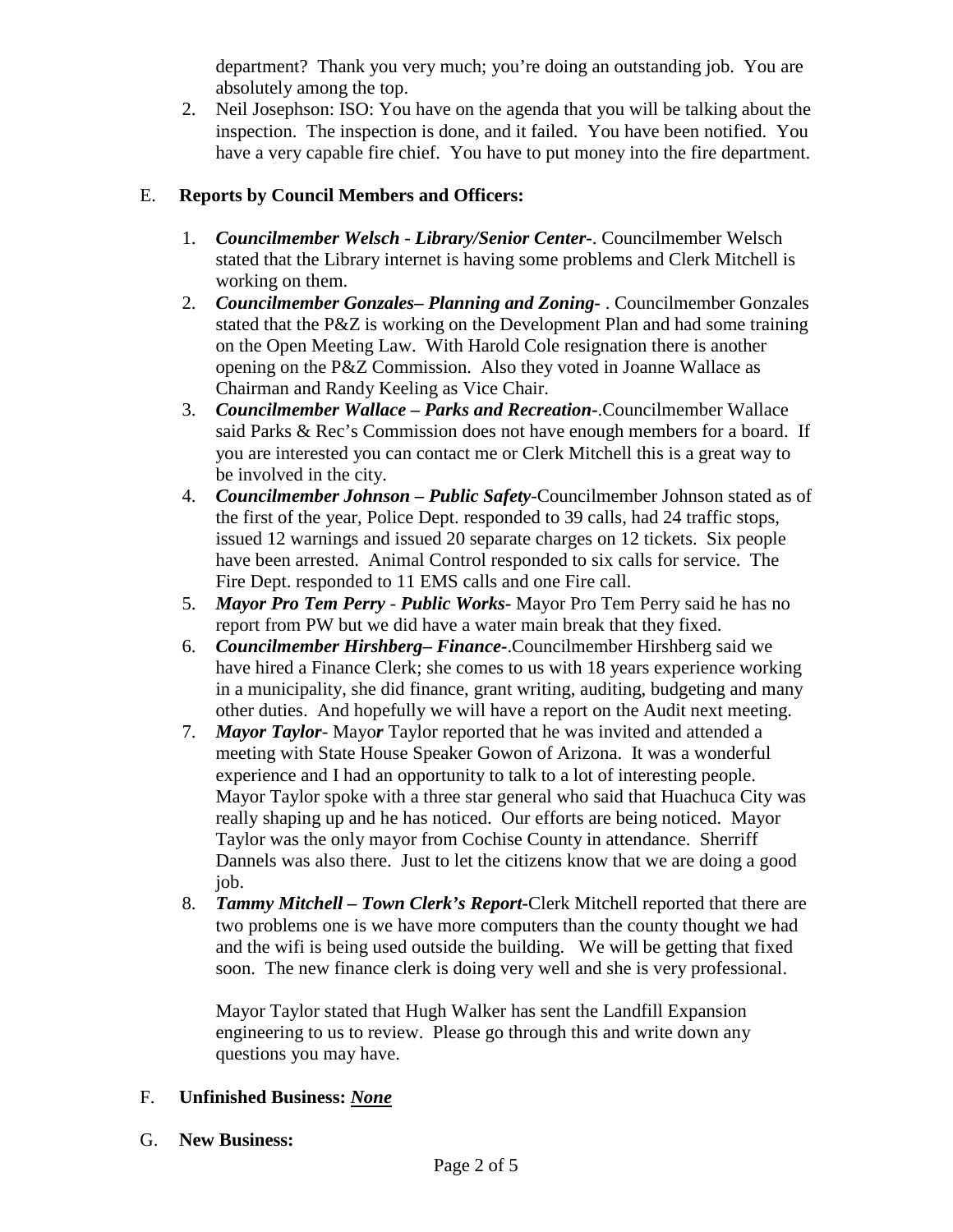1. **Discussion and/or Action [Mayor Taylor]: Accepting the Resignation of Harold Cole from the P&Z.** *Motion* made by *Mayor Taylor* to open for discussion and/or action, *seconded* by *Councilmember Hirshberg. Motion* made by *Mayor Taylor* to accept the resignation of Harold Cole from the P&Z commission, *seconded Mayor Pro Tem Perry.*

*7-0 Motion Carried*

2. **Discussion and/or Action [Mayor Pro Tem Perry]: For correction that need to be made on Town's Code for Mayor and Council Elections.**

*Motion* made by *Mayor Pro Tem Perry* to open for discussion and/or action, *seconded* by *Mayor Taylor.*

*Motion* made by *Mayor Pro Tem Perry* to direct staff to prepare the necessary documentation for the council to act upon at a future point to bring the Town into compliance, *seconded* by *Mayor Taylor.*

# *7-0 Motion Carried*

3. **Discussion and/or Action [Mayor Pro Tem Perry]: Changing the Form of Government to be put on the Ballet.**

*Motion* made by *Mayor Pro Tem Perry* to open for discussion and/or action, *seconded* by *Councilmember Wallace.*

*Motion* made by *Mayor Pro Tem Perry* to direct staff to find the timeline to implement the Form of Government to Mayor/Manager, *seconded* by *Councilmember Wallace.* 

> *6-1 Motion Carried Councilmember Johnson voting Nay*

4. **Discussion and/or Action [Council Member Johnson]: Huachuca City Dispatchers.**

*Item pulled by Councilmember Johnson*

## 5. **Discussion and/or Action [Mayor Taylor]: Review of ISO Inspection.** *Motion* made by *Mayor Taylor* to open for discussion and/or action, *seconded* by *Mayor Pro Tem Perry.*

The mayor and council asked Chief Allmon some questions concerning the ISO. Chief Allmon explained that he received an inspection one year after he took this position. It takes one year before it catches up with the insurance companies. The biggest problem was no documents of training or anything, when he started there was no documents at all in the fire department. Now, he has three years of training and other records and should be able to pass with a good number. This is just a temporary problem. Chief Allmon stated the ISO representative said she could come down here and explain the ISO to the public. Chief Biden was also in attendance to explain the ISO Rating system.

Mayor Taylor would like for the people to understand that things have happened that were not in our control some were past practices. If they were to come right now we would pass, we have our three years of training and other documents they are looking for. We also have Mutual Aid with Whetstone which helps a lot. Mayor Taylor asked Chief Allmon to put together a list of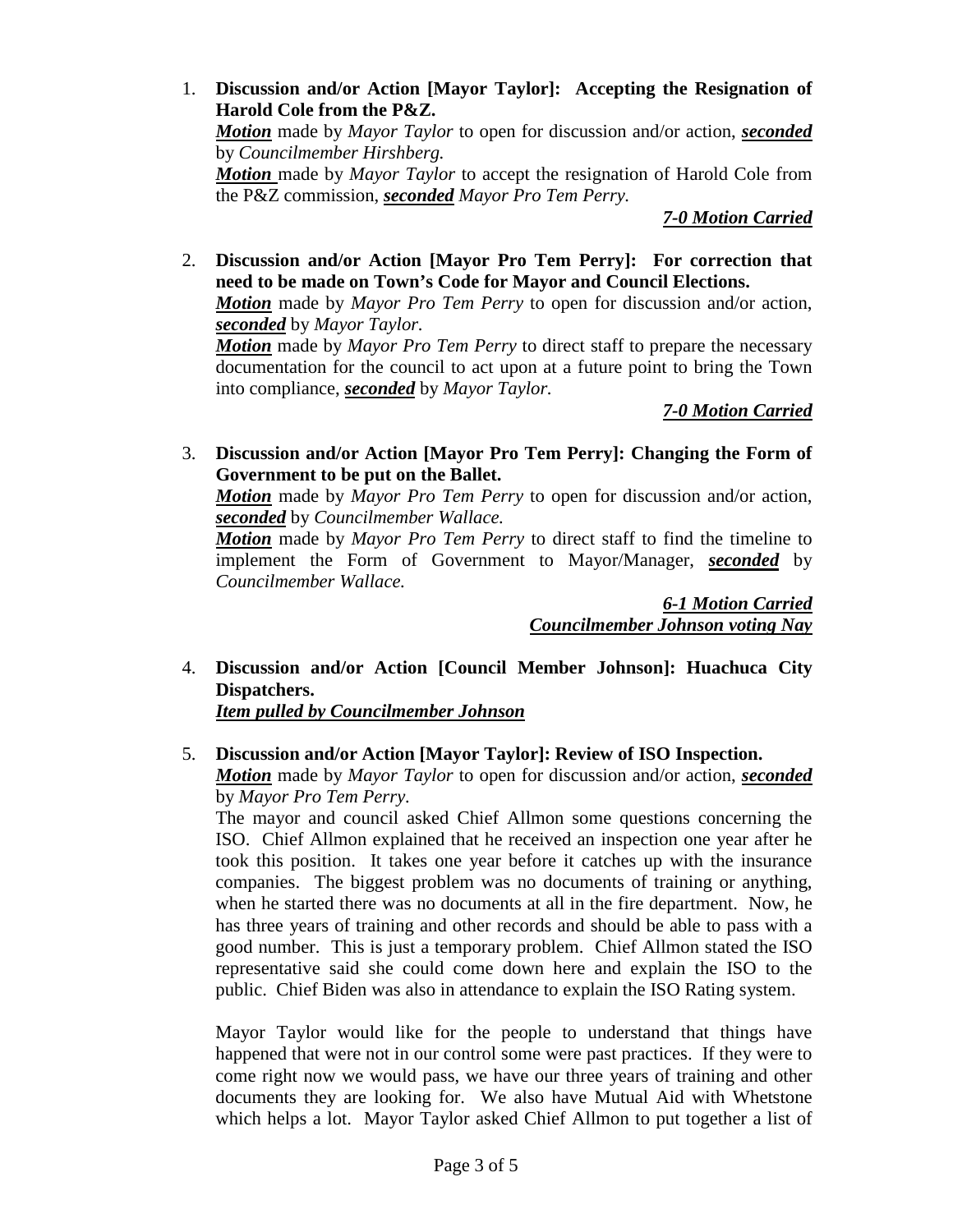items they need. Chief Allmon said we should be in pretty good shape after a few more items that are needed.

*No Action Taken*

### H. **Payment Approval Report in the amount of \$109,5423.14** *Motion* made by *Mayor Taylor* to open for discussion and/or action, *seconded* by *Councilmember Hirshberg. Motion* made by *Mayor Taylor* to approve the payment report, *seconded* by

*Councilmember Hirshberg.*

*7-0 Motion Carried*

- I. **Call to the Public: [3 min. limit] ARS38-431-01 Public body may make an open call to the public during a public meeting, subject to reasonable time, place and manner restrictions, to allow individuals to address the public body on any issue within the jurisdiction of the public body. At the conclusion of an open call to the public, individual members of the public body may respond to criticism made by those who have addressed the public body, may ask staff to review a matter or may ask that a matter be put on a future agenda. However, members of the public body shall not discuss or take legal action on matters raised during an open call to the public unless the matters are properly noticed for discussion and legal action.**
	- 1. Neil Josephson**:** Mr. Walker gave his presentation; he stated that the landfill with the new plan on the west side that it would be about 2 feet above grade. The new plan shows a 10ft berm. That isn't going to cut it. Mr. Walker also said that they were not estimating new dirt close to any homes. The plan shows different. Who is lying?
	- 2. Jansen: This fire department episode is a good example of lack of transparency. The citizens didn't know anything about it.

## J. **Discussion and/or Action [Town Clerk]: Items to be placed on the next agenda None**

# K. **Adjournment**

*Motion* made by *Mayor Taylor* to adjourn, *seconded* by *Mayor Pro Tem Perry Adjourned at 8:30 p.m. 7-0 motion Carried*

Approved by Mayor Taylor on January 28, 2016

Mayor, Kenneth Taylor